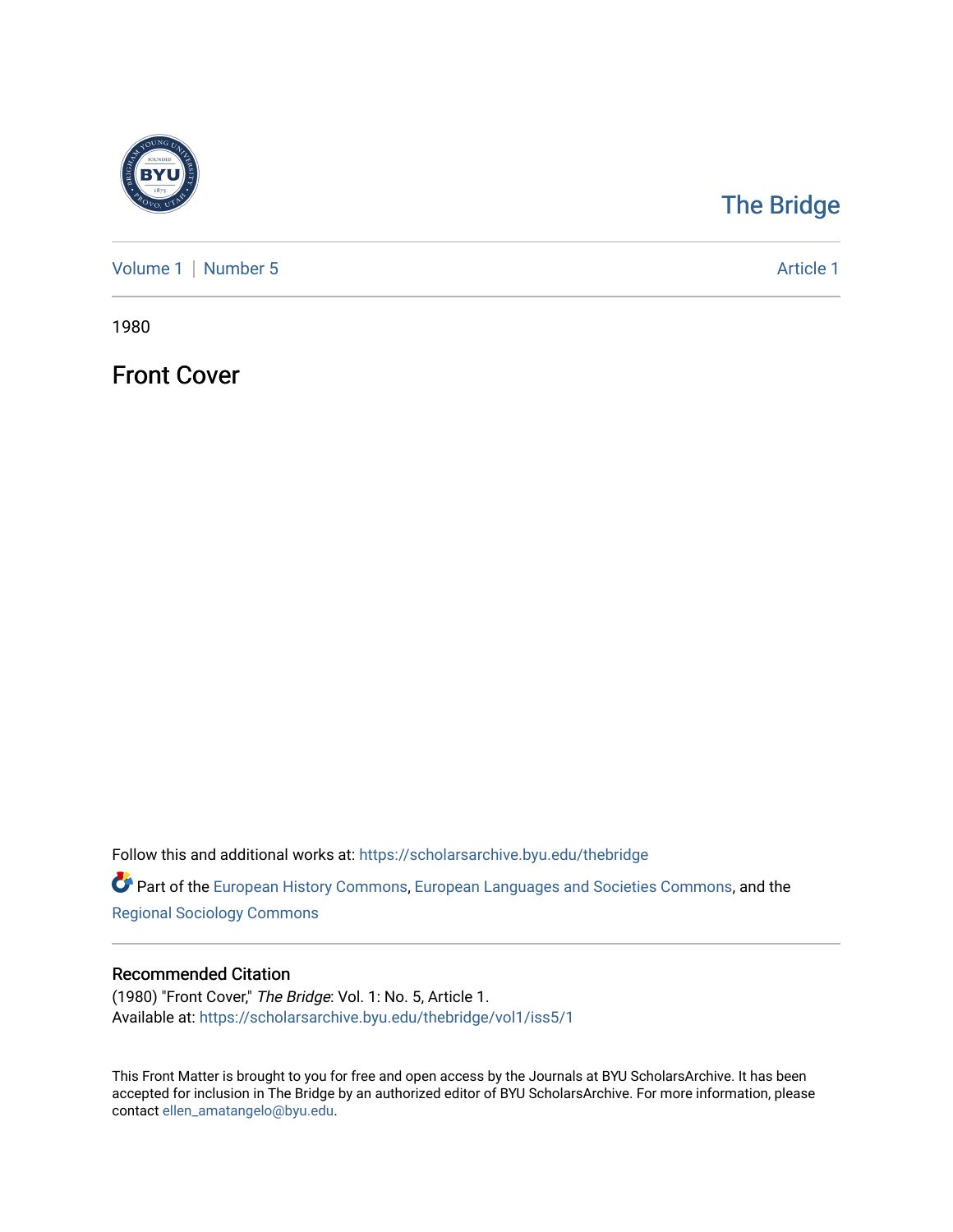Number Five 1980

## **THE BRIDGE**



## Journal of the

Danish American Heritage Society